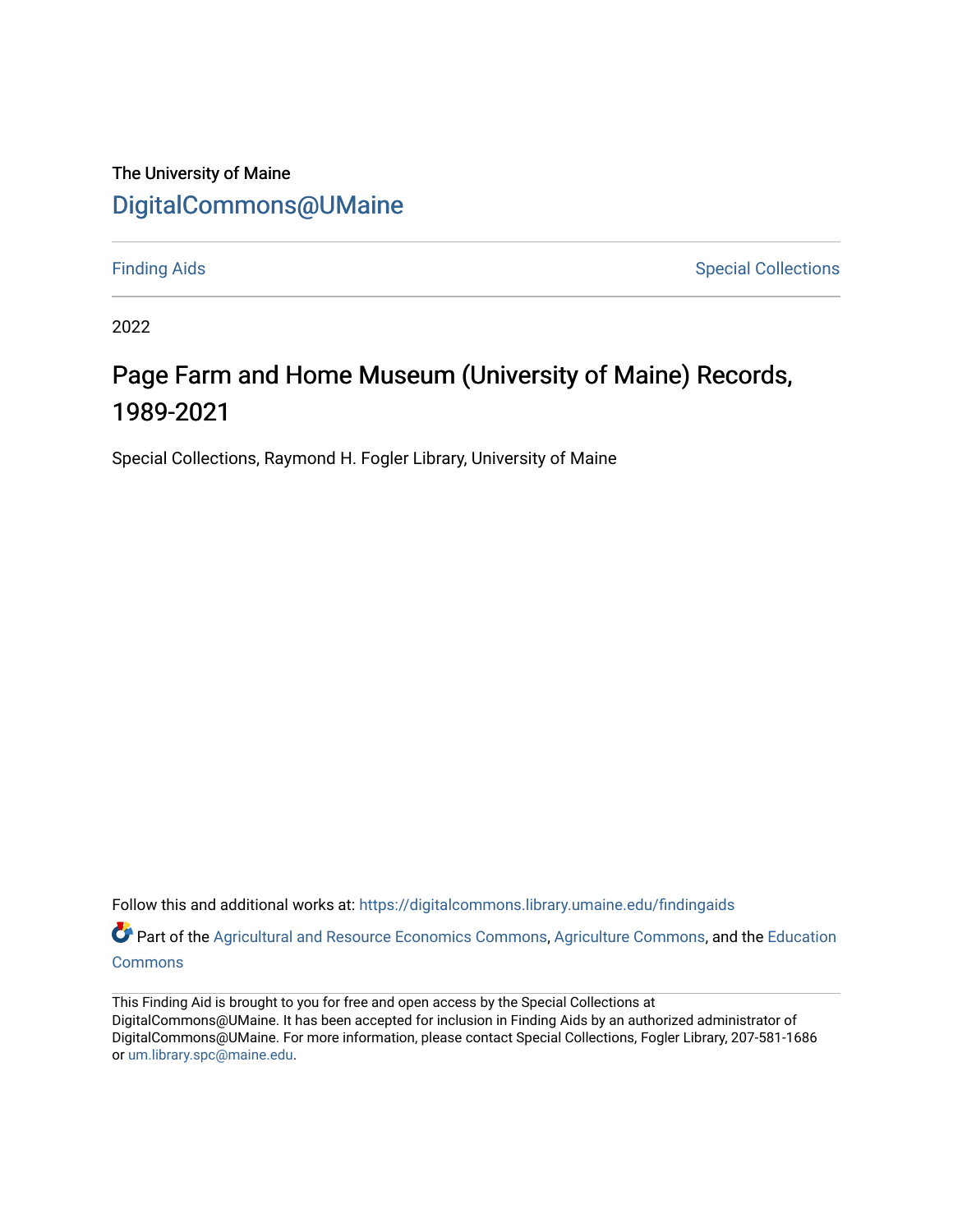

# Page Farm and Home Museum (University of Maine) Records

This finding aid was produced using ArchivesSpace on April 21, 2022. Description is written in: English. Describing Archives: A Content Standard

Raymond H. Fogler Library University Archives

5729 Raymond H. Fogler Library University of Maine Orono, ME 04469-5729 Business Number: 207-581-1686 URL: <http://www.library.umaine.edu/speccoll>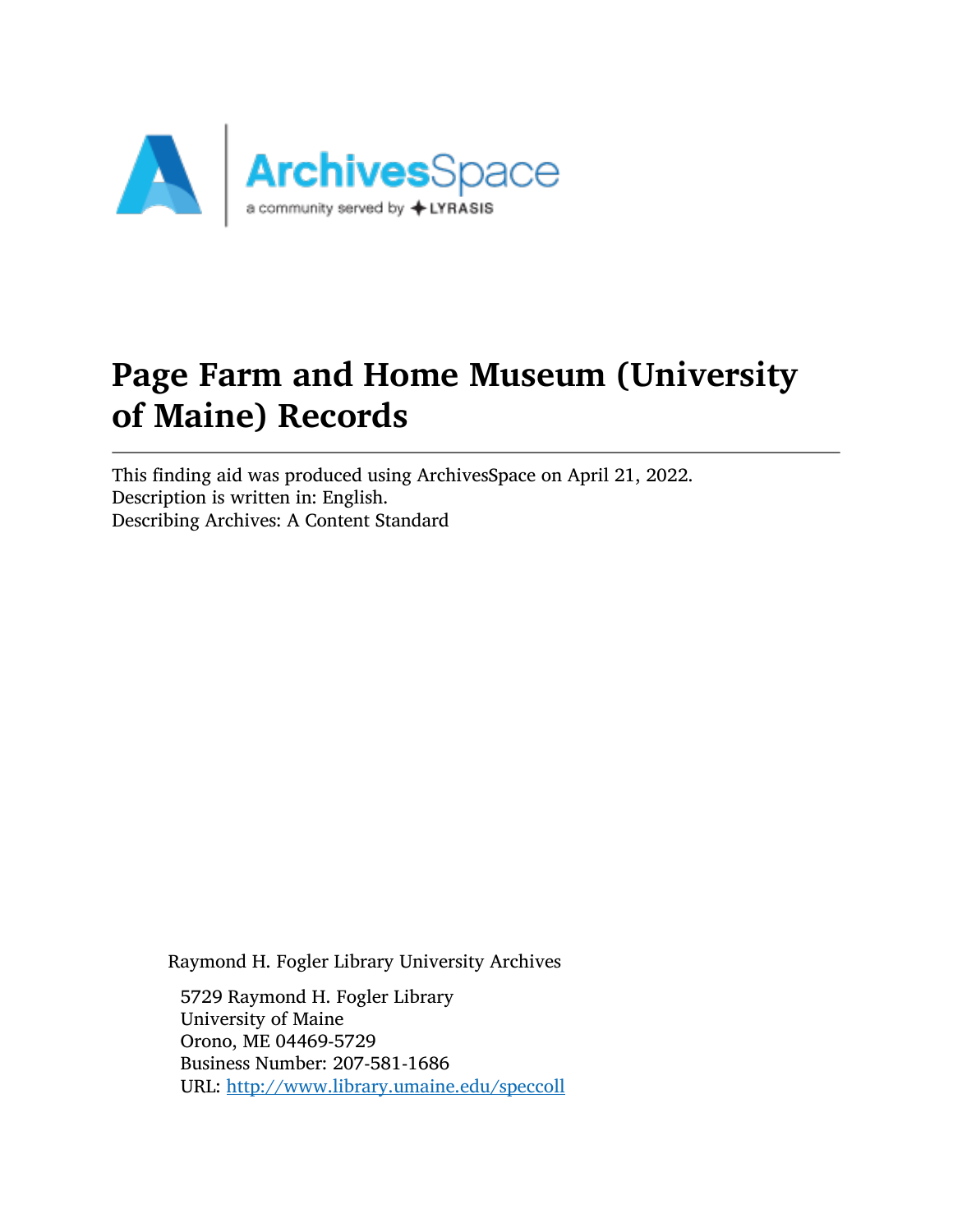## <span id="page-2-0"></span>**Table of Contents**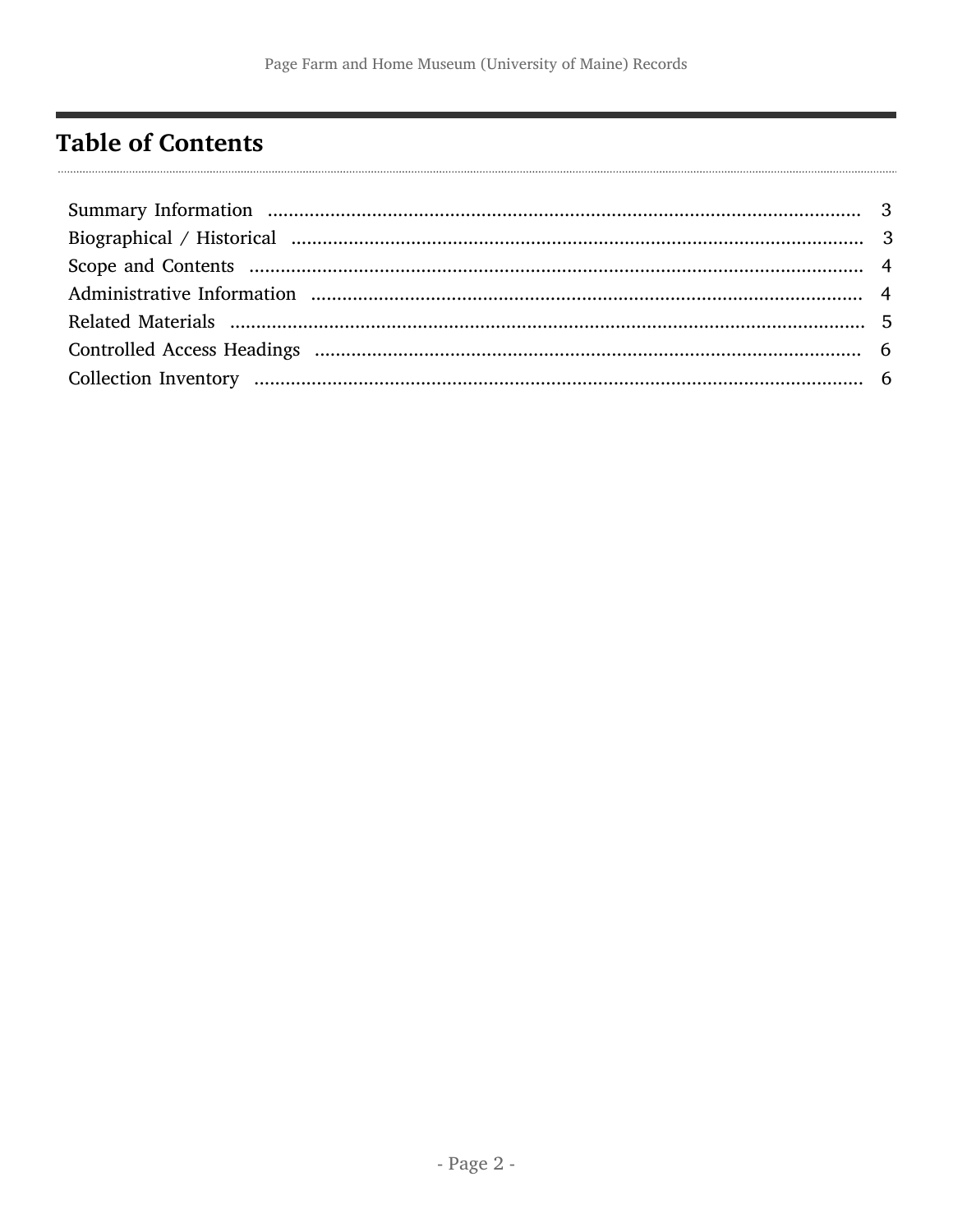#### <span id="page-3-0"></span>Summary Information

| <b>Repository:</b>                  | Raymond H. Fogler Library University Archives                                                                                                                       |
|-------------------------------------|---------------------------------------------------------------------------------------------------------------------------------------------------------------------|
| <b>Creator:</b>                     | Page Farm and Home Museum                                                                                                                                           |
| <b>Creator:</b>                     | University of Maine. Office of Development                                                                                                                          |
| Source:                             | Sanders, Claire S.                                                                                                                                                  |
| Source:                             | Henner, Patricia                                                                                                                                                    |
| Title:<br>ID:                       | Academic Affairs. Dean, College of Natural Sciences, Forestry,<br>and Agriculture. Page Farm and Home Museum (University of<br>Maine) Records<br>UA RG 0006.007.006 |
| Date [inclusive]:                   | 1989-2021                                                                                                                                                           |
| <b>Physical</b><br>Description:     | 1 box Half size box                                                                                                                                                 |
| Language of the<br><b>Material:</b> | English.                                                                                                                                                            |

#### Preferred Citation

University of Maine. Page Farm and Home Museum Records, UA RG 0006.007.006, [Box No.], [Folder No.], Raymond H. Fogler Library Special Collections Department, University of Maine, Orono, Maine.

^ [Return to Table of Contents](#page-2-0)

### <span id="page-3-1"></span>Biographical / Historical

The Page Farm and Home Museum three-story building, built in 1833, is the last original agricultural building on the University of Maine campus. The Museum campus includes: the Chute Schoolhouse, an 1855 one-room schoolhouse from Holden, the Winston E. Pullen Carriage House and the Blacksmith Shop, and a  $\frac{1}{4}$  acre Heritage Garden. Planning for the Museum began in 1989 overseen by the University of Maine Farm and Home Museum Committee. The plans for the Museum included the preservation and moving of the barn building from across campus to its present location to house the Museum. In 1992, the Museum was renamed the Page Farm and Home Museum in honor of Henry Page. Bill Reeed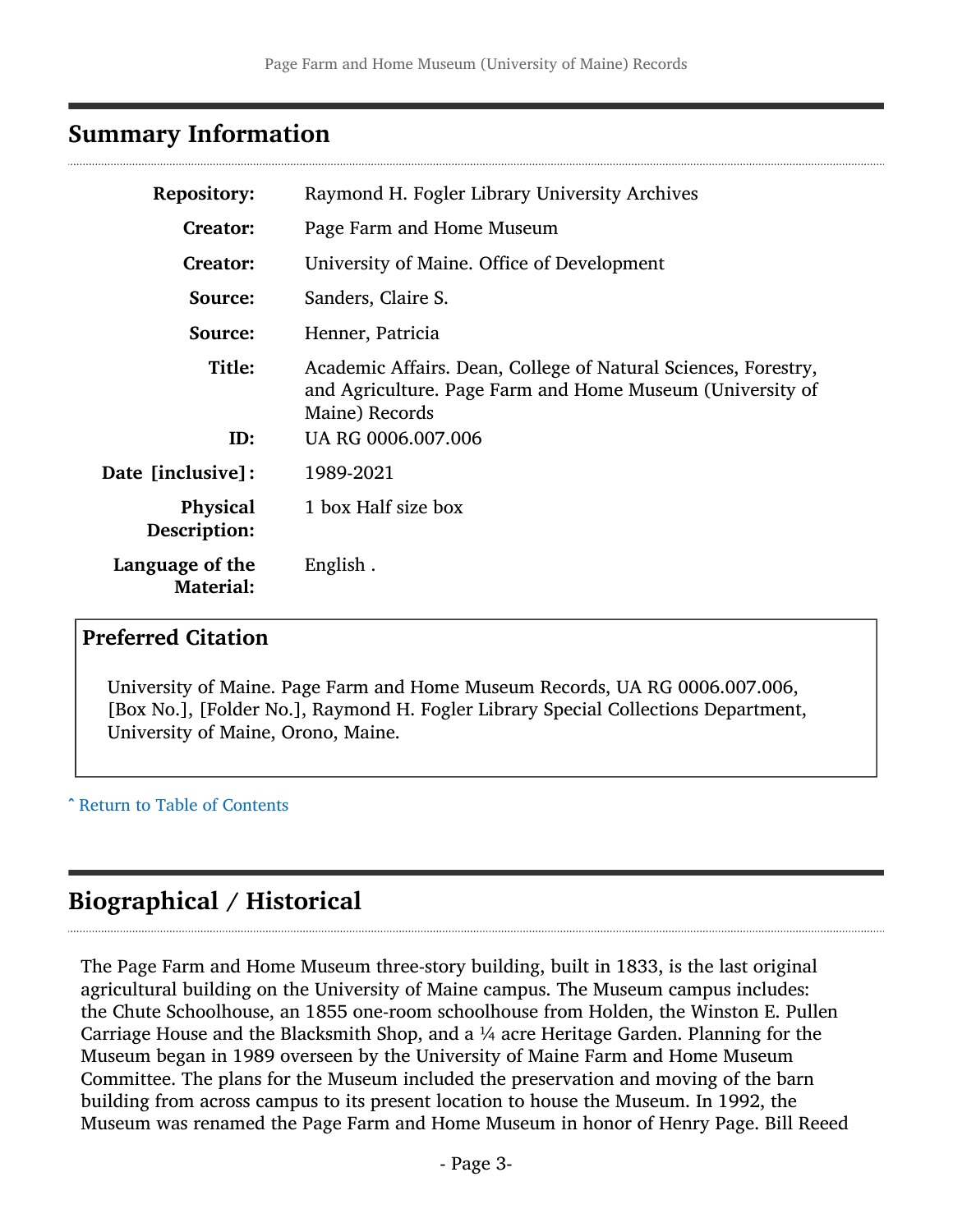was the Museum's first director/curator. In 2001, Reed departed and was replaced by Patricia Henner.

The items were compiled by Page Farm and Home Museum donor Claire S. Sanders. Sanders was born December 14, 1910, in Sangerville, Maine and was a member of the University of Maine Class of 1934, graduating with a B.S. degree in Home Economics. Sanders went on to work for the University of Maine from 1938-1973, including in the College of Life Sciences and Agriculture. Sanders died at the age of 95 on March 26, 2006.

^ [Return to Table of Contents](#page-2-0)

## <span id="page-4-0"></span>Scope and Contents

The record group contains an incomplete run of "The Cracker Barrel" newsletter, which was first published in the summer of 1994 and sent to Claire S. Sanders as a donor of the Page Farm and Home Museum, and copies of annual membership reports (missing copies of report from pre-1996 and for 2012 & 2016). The record group also includes letters sent to Sanders, from both the museum and the University of Maine Development, regarding her donations to the museum, invitations to member meetings, and museum publicity material.

^ [Return to Table of Contents](#page-2-0)

## <span id="page-4-1"></span>Administrative Information

#### Publication Statement

Raymond H. Fogler Library University Archives

5729 Raymond H. Fogler Library University of Maine Orono, ME 04469-5729 Business Number: 207-581-1686 URL: <http://www.library.umaine.edu/speccoll>

#### Immediate Source of Acquisition

Folders 1-3 were transferred to the Library Annex from the office of former head of special collections Richard Hollinger in 2021 and appear to have been donated to Special Collections by Claire S. Sanders (Class of 1934).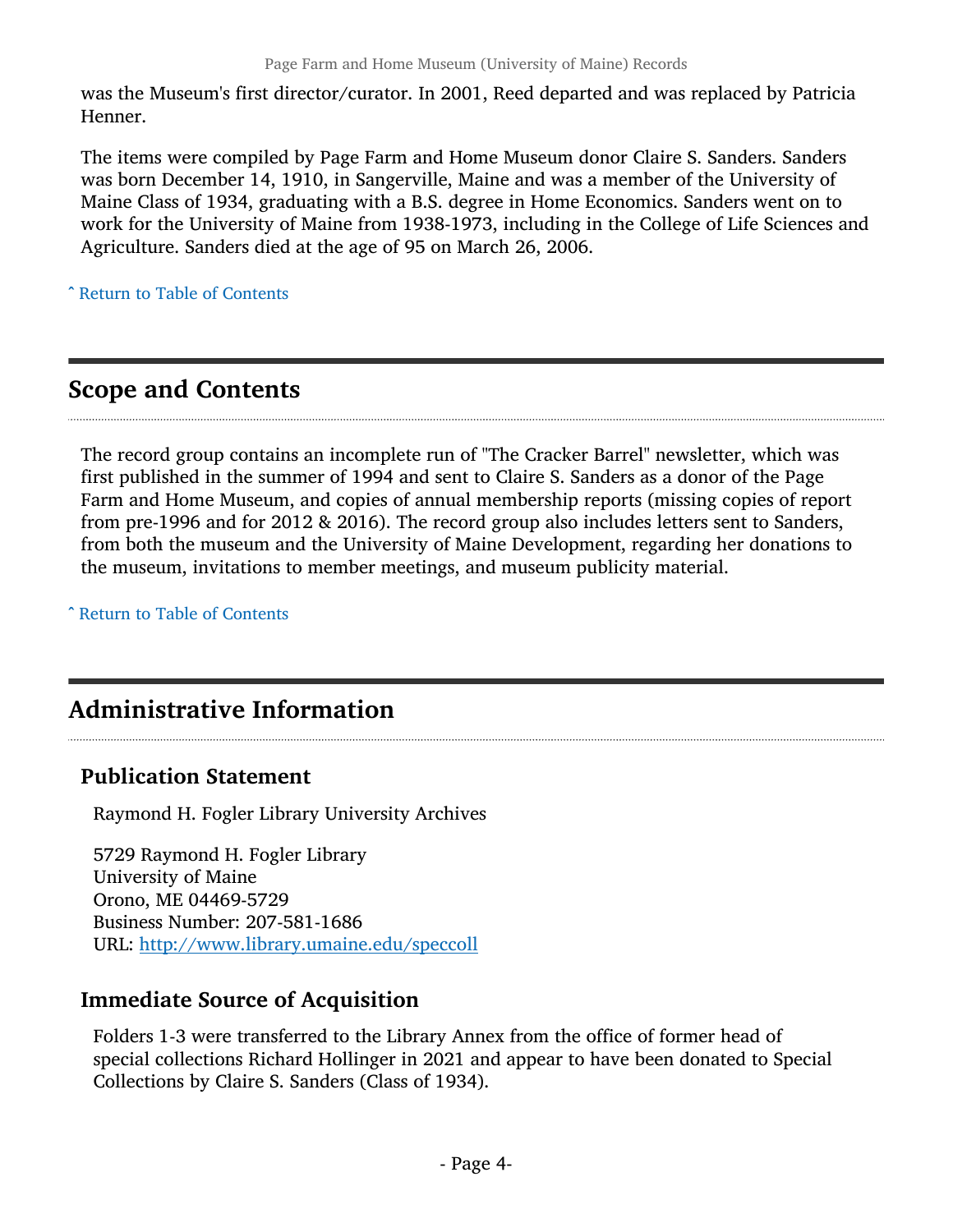Folders 4 & 5 were transferred to Special Collections on March 25, 2022 by Patricia Henner, Page Home Farm and Museum as Accession #2022-0325.

#### Accruals

Accruals from the Page Farm and Home Museum are anticipated in the future.

#### Conditions Governing Access

Kept at Fogler Library's offsite storage facility. One week's notice required for retrieval.

#### Conditions Governing Use

Information on literary rights available in the Raymond H. Fogler Library Special Collections Department.

#### Processing Information

The records were processed in April, 2022 by Matthew Revitt, Raymond H. Fogler Library Special Collections Department. Processing involved a collection survey and the creation of this finding aid. The material was rehoused into appropriate archival folders. Boxes and folders were numbered and titles added using information from ArchivesSpace.

^ [Return to Table of Contents](#page-2-0)

## <span id="page-5-0"></span>Related Materials

#### Related Materials

There are photographs of the relocation on campus of the Page Farm and Home Museum in the following record groups: College of Natural Sciences, Forestry, and Agriculture Records (UA RG 0006.007), University Photograph Archive (UA RG 0006.012.010.002), Smith (David C.) Papers (UA RG 0011.047), and Raymond H. Fogler Library Records (UA RG 0006.012.001).

^ [Return to Table of Contents](#page-2-0)